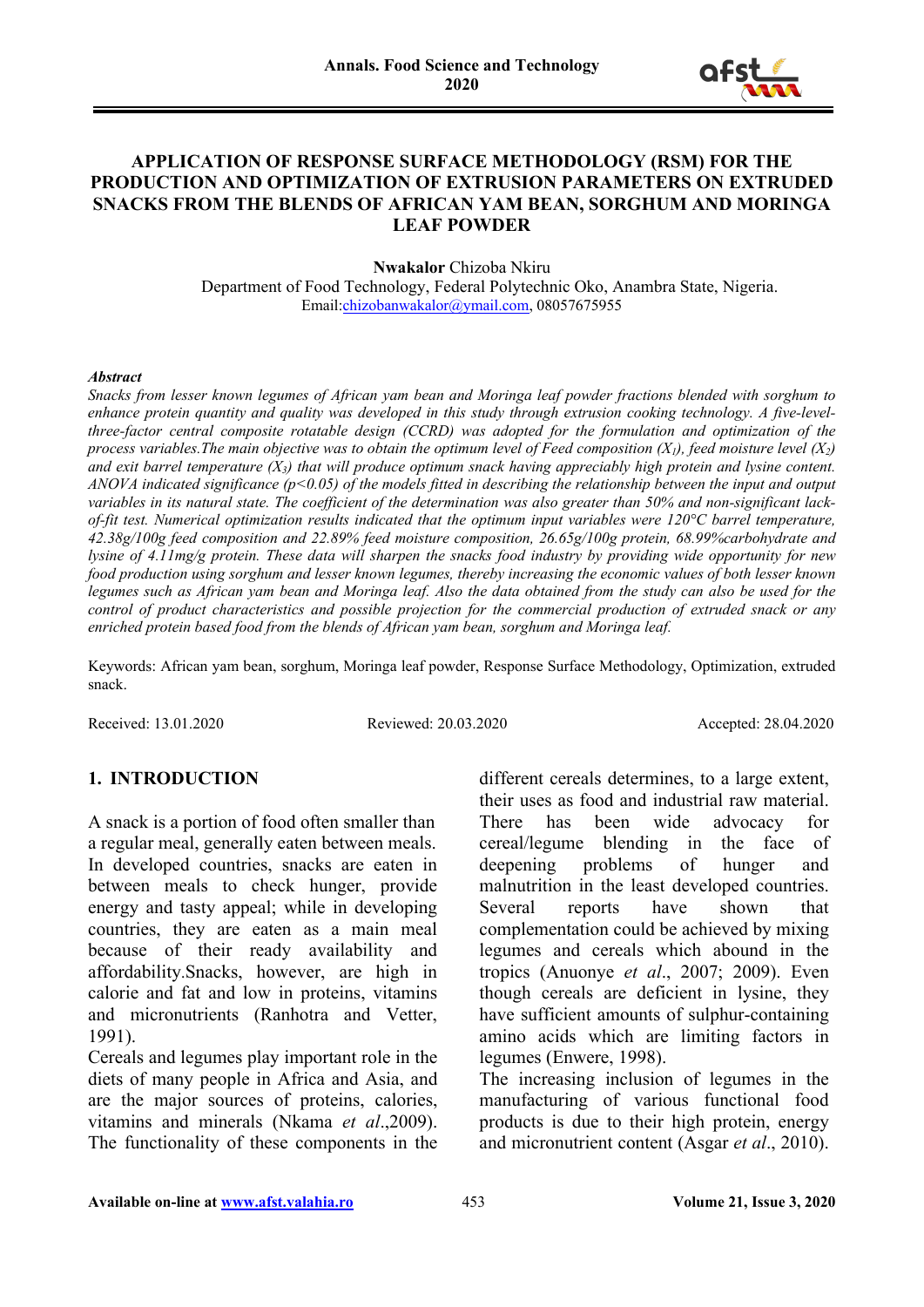

The development of such product is the key to improving nutrition for the malnourished, the under-5s and pregnant women through an inexpensive cereal- legume based product.

African yam bean (AYB) is one of the lesser known legumes (Apata and Ologhobo, 1990) and widely cultivated in the southern parts of Nigeria. AYB is rich in lysine but deficient in sulphur amino acids.

In Nigeria and indeed in many African countries, sorghum has been used in the formulation of ready-to-eat cereal products. Akpapunam and Darbe,(1994) noted that it is possible to improve the nutritional quality of cereal proteins by combination with cheaper and more available plant protein sources such as legume to form part of the infant and adult snack food.

*Moringa oleifera* is an example of the underutilized crops that has great potentials. The plant *Moringa oleifera* is a small fast growing tree found in the tropical regions. They are used for soup preparation especially in the dry season when there is scarcity of other more popular vegetables. Moringa leaves had been known to combat malnutrition in infants and nursing mothers. Moringa leaves have been reported to be rich in nutrient with dry leaves containing as much as 30% protein. The leaves are sources of the sulphurcontaining amino acid such as methionine and cystine which are often in short supply in most legumes (Martin *et al*., 1998). The amino acid balance and micronutrient content is also very good.

Extrusion cooking technology is a continuous hightemperature short time (HTST) food processing techniques,in which mechanical energy is combined with heat energy togelatinize starch and denature proteins, plasticizing andreorganizing food materials to create new shaped andtextured products, and also has the ability to inactivateenzymes, destroy some toxic substances and reducemicrobial activity ( Ding *et al*., 2005). It has been used in the cerealindustry for several years to produce many foods and

foodingredients such as breakfast cereals, snack foods, babyfoods, pasta products, extruded bread, modified starches,beverages, powders, meat and cheese analogues, texturedvegetable protein, and blended foods such as corn starch andgrounded meats ( Rhee *etal*., 1999). It is a technology with high versatility andefficiency, low cost, high output per unit time and shortreaction time, with relatively no waste generated (Nabeshimaand Grossmann, 2001). During extrusion process, chemicalmodifications and structural changes occurs in the rawmaterials, such as starch gelatinization (Vanden Einde *et al*., 2004), protein denaturation (Iwe *et al*.,2004), pigment and vitamin degradation (Ilo and Berghofer,1999), and loss of volatile compounds (Bhandani *et al*.,2001). These changes resulted in new food product with newfunctional, nutritional and sensory qualities (Bryant, *et al*.,2001). The knowledge of changes in extruder operatingvariables therefore provide necessary information for theprediction of what fraction of food materials will undergospecific reaction during extrusion process and its possibleeffects on the quality of finished product. Ding *et al*., (2005)reported that little change in extrusion variables such as feedcompositions, feed moisture content, screw speed, screwgeometry, die configuration; feed rate, processingtemperature could greatly affect finished product quality.This therefore has placed a critical need on food scientists toproperly and effectively optimize production variables ifextrusion technology is to be adopted.Response surface methodology (RSM) and centralcomposite design (CCD) provides an ideal tool forinvestigating and optimizing process and product parametersin food processing. RSM is a collection of mathematical andstatistical techniques that are useful for modeling andanalyzing of problems in which a response of interest isinfluenced by several variables and the objective is tooptimize this response (Noordin *et al*.,2004). Several workers (Filli *et al*.,2011 and 2012) have used RSM to predict optimum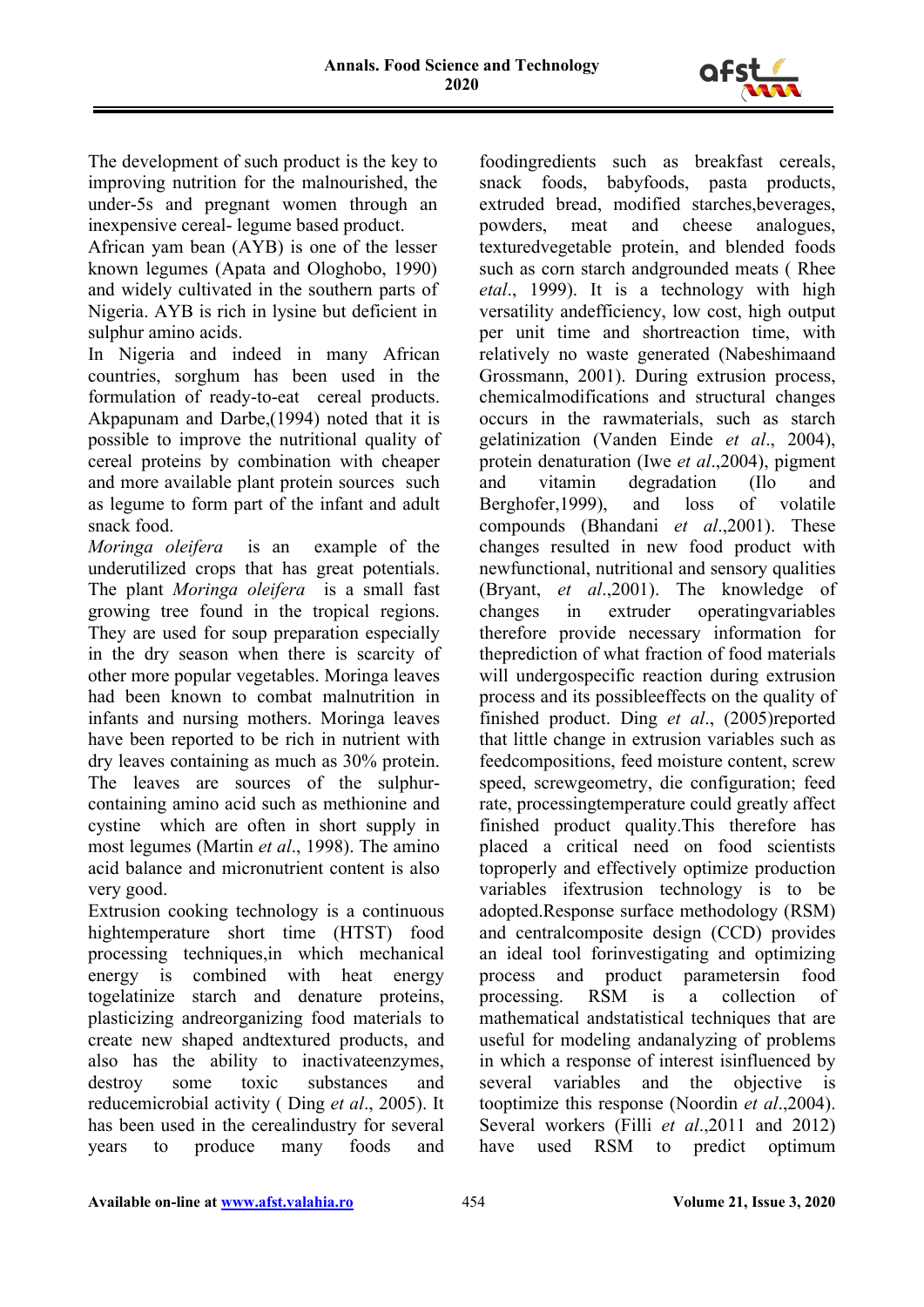

foodprocessing conditions. Optimal process and product designwill further improve efficient utilization of broken rice in theproduction of high quality nutritious products, reduceproduction cost, and hasten the upscale of these productsfrom pilot status to industrial scale and also facilitate easytroubleshooting and quality control at large scale.

Optimization of extrusion cooking therefore, may involve critical consideration of process parameter, system parameterand product quality.

The current study focuses on the optimization of extrusionparameters in the use of African yam bean, sorghum and Moringa leaf powder for theproduction of extruded snacks using responsesurface methodology and central composite design.

# **2.MATERIAL & METHODS**

#### **2.1.Flour preparation from African yam bean**

Five kilograms of the AYB seeds were sorted, washed and sun dried. The AYB seeds were roasted for 10min, milled (attrition mill) and sieved into fine flour with 1mm mesh sieve.

# **2.2. Flour preparation from sorghum**

The sorghum flour was prepared using the method of Murty and House, (1980). Five kilograms of sorghum seed were sorted, cleaned, dehulled, winnowed, milled (attrition mill), sieved into fine flour to remove the dust and contaminants.

# **2.3. Preparation of Moringa leaf powder**

Moringa leaves were washed and dried at room temperature. The dried leaves were milled into powder and sieved with sieve of 0.3mm aperture size to get Moringa powder.

#### **2.4. Blend Preparations and Moisture Adjustment**

Sorghum flour (SF) and African yam bean flourwere mixed at various weight ratios, and

the total moisture contents of the blends adjusted to the desired values with a mixer as described by Zasypkin and Tung-Ching Lee, (1998). Weights of the components mixed were calculated using the following formula:

$$
C_{SF} = \underbrace{[\text{r}_{SF} \times M \times (100-w)]}_{[100 \times (100 - \text{w}_{SF})]}
$$
 (1)

 $C_{AF} = [r_{AF} \times M \times (100-w)]$  -------------- (2)  $[100 \times (100 - w_{AF})]$ 

$$
W_X = M - C_{SF} - C_{AF}
$$

Where C<sub>SF</sub> and C<sub>AF</sub> are the masses of sorghum flour and African yam bean flour respectively,  $r_{SF}$  and  $r_{AF}$  are the respective percentages of sorghum and African yam bean flour in the blend, ( $r_{SF}$  + $r_{AF}$ = 100%); where M is the total mass of the blend; w, the moisture content of the final blend, percentage wet weight basis (w.w.b); Wx is the weight of water added; and  $W_{SF}$  and  $W_{AF}$  are the moisture contents of  $S_F$ and AF respectively. One percentage Moringa leaf powder was added to each formulation;and the samples were put in closed plastic buckets and stored overnight (32±2°C).The feed materials were then allowed to stand for 3hrs toequilibrate at room temperature prior to extrusion exercise.

# **2.5. Extrusion Cooking Processing**

Extrusion cooking was performed in a locally fabricated FST 001 single screw extruder at the Department of Food Science and Technology, University of Nigeria, Nsukka. The extruder was fed manually through a conical shaped hopper mounted vertically above the end of the extruder. The die has 0.4cm diameter and the variables considered were feed composition, feed moisture content and barrel exit temperature. The barrel temperature ranges were between  $100-140$ <sup>o</sup>C and feed moisture content was set at 20-30%.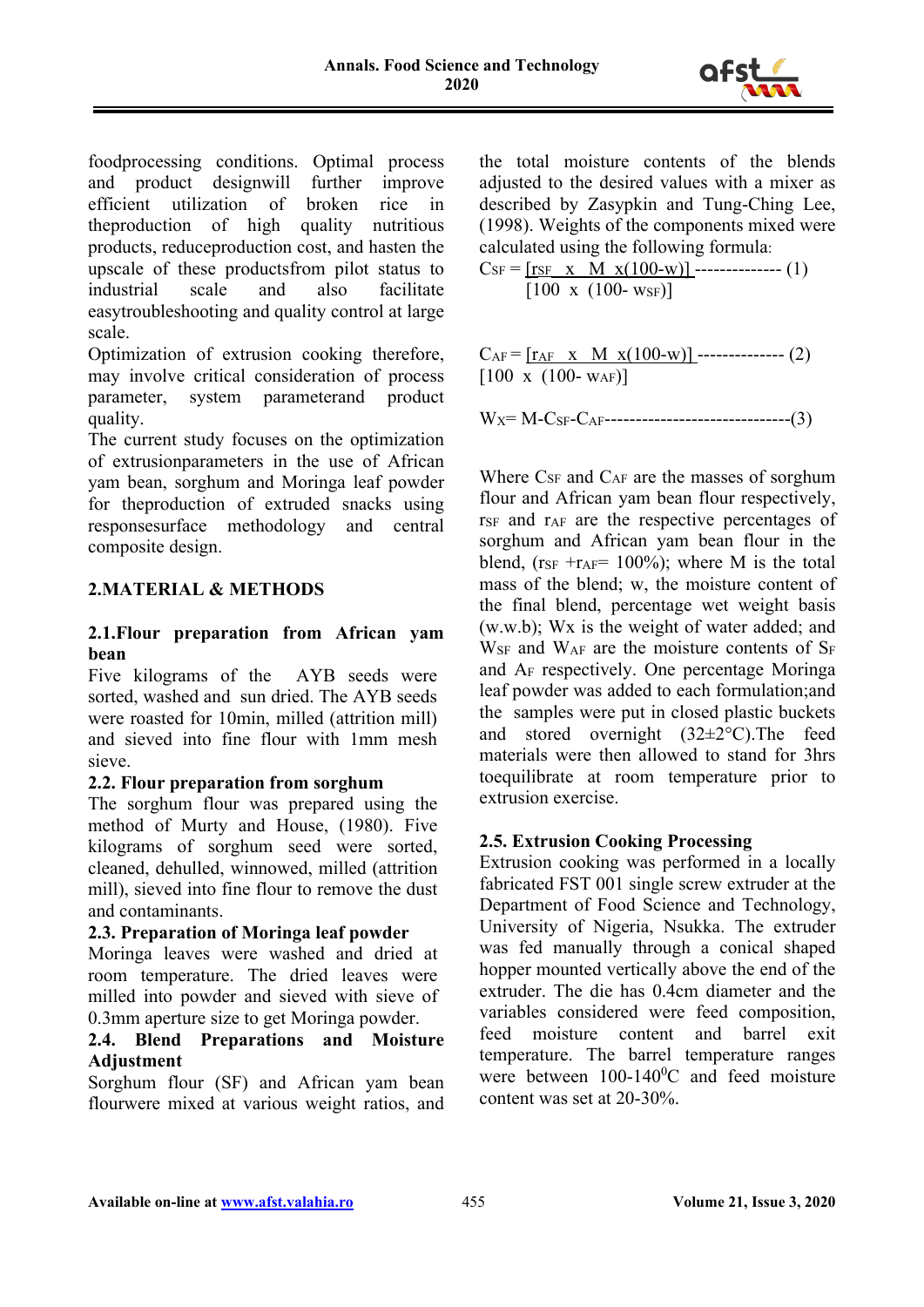

#### **2.6. Experimental Design and Statistical Analysis**

| Table 1. Independent variables and natural levels used for Central Composite Rotatable Design. |           |      |        |      |           |  |  |  |  |
|------------------------------------------------------------------------------------------------|-----------|------|--------|------|-----------|--|--|--|--|
| Coded variables                                                                                |           |      |        |      |           |  |  |  |  |
| Variables                                                                                      | $-\alpha$ | Low  | Medium | High | $+\alpha$ |  |  |  |  |
|                                                                                                | $-1.682$  | $-1$ |        |      | 1.682     |  |  |  |  |
| Feed composition $(X_1)$                                                                       | 3.4095    | 15   | 32     | 50   | 60.5905   |  |  |  |  |
| Feed Moisture content $(X_2)$                                                                  | 16.5910   | 20   | 25     | 30   | 33.4090   |  |  |  |  |
| Barrel temperature $(X_3)$                                                                     | 86.364    | 100  | 120    | 140  | 153.636   |  |  |  |  |

Level of each variable was established based on a preliminary extrusion. The distance of the axial points from the centre point was  $\pm$  1.68, and calculated from Equation  $\alpha = (2n)/4$  where n is the number of variables.

**Table 2: Experimental design for extrusion** in **their coded forms and natural units**

|        |          | Independent variables in coded form |          | Independent variables in their natural |         |        |  |  |
|--------|----------|-------------------------------------|----------|----------------------------------------|---------|--------|--|--|
| Design |          |                                     |          |                                        | form    |        |  |  |
| point  | $X_1$    | $X_2$                               | $X_3$    | $X_1$                                  | $X_2$   | $X_3$  |  |  |
|        | $-1$     | $-1$                                | $-1$     | 15                                     | 20      | 100    |  |  |
|        |          | $-1$                                | $-1$     | 50                                     | 20      | 100    |  |  |
|        |          |                                     | - 1      | 15                                     | 20      | 140    |  |  |
|        |          |                                     | -1       | 50                                     | 20      | 140    |  |  |
|        |          | - 1                                 |          | 15                                     | 30      | 100    |  |  |
| h      |          | -1                                  |          | 50                                     | 30      | 100    |  |  |
|        |          |                                     |          | 15                                     | 30      | 140    |  |  |
| 8      |          |                                     |          | 50                                     | 30      | 140    |  |  |
| 9      | $-1.682$ |                                     |          | 3.4095                                 | 25      | 120    |  |  |
| 10     | 1.682    |                                     |          | 60.5905                                | 25      | 120    |  |  |
| 11     |          | $-1.682$                            |          | 32                                     | 25      | 86.36  |  |  |
| 12     |          | 1.682                               |          | 32                                     | 25      | 153.64 |  |  |
| 13     |          |                                     | $-1.682$ | 32                                     | 16.5910 | 120    |  |  |
| 14     |          |                                     | 1.682    | 32                                     | 33.4090 | 120    |  |  |
| 15     |          |                                     | $\theta$ | 32                                     | 25      | 120    |  |  |

-1=lowest value, 1=Highest value,0=medium value, -1=- $\alpha$ , 1=+ $\alpha$ , feed composition  $(X_1)$ , barrel exit temperature  $(X_3)$ , feed moisture content  $(X_2)$ . Each design point was in triplicate and the average recorded. The experimental runs were randomized.

The extrusion conditions were optimized with a threefactorfive-level central composite rotatable design (CCRD)(Box and Hunter, 1957). Response Surface Methodology(RSM) was used to investigate the effect of the independentvariables on the responses. Feed composition (X1),feed moisture content (X2) and extruder barrel temperature (X3) were the independent variables consideredand the qualities of the finished products were the responsevariables measured. In order to objectively define theexperimental ranges, preliminary experiments wereconducted to establish the narrower, more effective ranges ofthe independent variables (X1, X2, and X3)

prior to theexperimental runs. As the design value ranges wereestablished, they were coded to lie at  $\pm 1\alpha$  for the factorial points, 0 for the center points and  $\pm 1\alpha$  for axial points. Thecodes were calculated as a function of the range of interest ofeach factor as presented in Table 1. The experiments wererandomized to maximize the effects of unexplainedvariability in the observed responses due to extraneousfactors, while five replicates at the center of the design wereused to allow for estimation of pure error sum of square andlackof-fit. Analysis of variance (ANOVA) was conducted todetermine significant differences among the mean treatmentcombinations.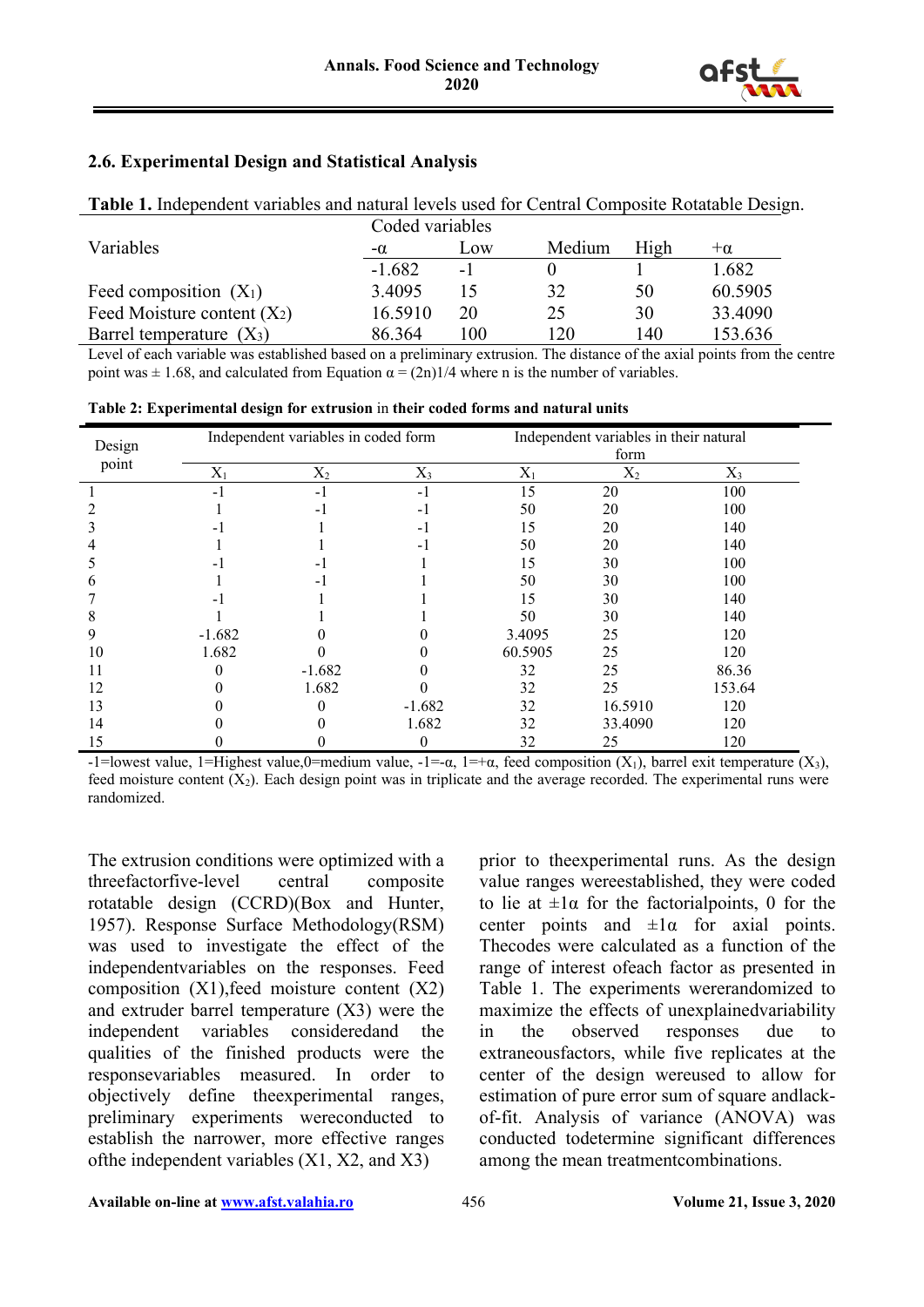

#### **2.7. Process Optimization**

A second order polynomial regression equation wasmodeled on the basis of the experimental data and optimumparameters defined using Matrix Laboratory (MATLAB14.13) Software. From the resulting values, for each of theresponse variable, the coefficients of the polynomial equation(*βo, βi* and *βij*) are determined and the equation simplifiedbased on the influence of the factors on the final response. The responses were then expressed as second-orderpolynomial equation according to Eq. 4.

 $Y=f(y) = \beta_0 + \sum_{i=1}^k \beta_i X_i +$ 

$$
\sum_{i=1}^{k} \beta_{ii} X_i^2 \sum_{i=1}^{k} \sum_{i=1}^{k} \beta_{ij} X_i X_j + \varepsilon
$$
 (4)

Where Y is the predicted response used as a dependentvariable, *k* is the number of independent variables consideredin the experiment; *βo* constant coefficient and *βi, βij*  and *βii* arethe coefficient of linear, interaction and square termsrespectively, while *ε* is the random error term. Multivariateregression analysis with model equation (4) was carried outon the data using MINITAB 14.13 statistical software(Manitab Inc. USA) to yield equation 5 which was used to

optimize the product responses (Filli *et al*, 2011).

 $Y = \beta_0 + \beta_1 X_1 + \beta_2 X_2 + \beta_3 X_3 + \beta_{11} X^2 + \beta_{22} X^2 +$ 

$$
\beta_{33}X^2{}_3 + \beta_{12} X_1X_2 + \beta_{13} X_1X_3 + \beta_{23} X_2X_3 + \varepsilon(5)
$$

The outline of the experiments with the coded and naturalvalues are presented in Table 2

# **2.8. Validation of Fitted Models**

To check if the fitted models provide an adequateapproximation to the real system, it is often important tocheck model adequacy. Unless a model shows adequate fit,proceeding with optimization may lead to misleading results.In this study, numerical validations were conducted on thefitted models. Numerical methods involve the analysis of thecoefficient of determination  $(R^2)$  and adjusted coefficient of determination  $(R^2$ adj) calculated as:

 $R^2$ = 1 -ss residual ss model + ss residual  $(6)$ 

Adjusted  $R^2 = 1 - n-1(1-R^2)$ ) (7) n-p

Where *SS* is the sum of squares, *n* is the number ofexperiments and *p* is the number of predictors in the modelnot counting the constant term.  $R^2$  value close to unity and  $R^2$ <sub>adj</sub> close to  $\mathbb{R}^2$  ensure satisfactory fitting of the model tothe real system. Probability value (pvalue) was also used tocheck for the significance of each factor and interactionbetween the factors. The smaller the *p*-value, the moresignificant is the corresponding coefficients (Mason *et al.*2003). Since triplicate measurements were recorded duringanalysis of the response variables, a lack-of-fit test wasconducted to examine the significance of replicate error incomparison to the model dependent error. This test split theresidual or error sum of squares into two parts, one due topure error as a result of duplicate measurement and thesecond due to lack-of-fit which is the ratio between thelackof-fit mean square and pure error mean square. *F*-test can then be used to measure wither the lack-of-fit isstatistically significant or not at the described level of probability. Non-significant lack-of-fit was considereddesirable.

# **2.9. Proximate Composition**

Protein, fat, ash and dietary fiberwere determined according to AOAC method (2010). Thepercentage carbohydrate was calculated by difference.

# **2.10. Amino Acids Profile Analysis**

Amino acids were determined according to methodsdescribed by Onyeike *et al*. (2005) as modified by Anyalogbu*et al*.(2015). Five (5g) of sample was weighed into extractionthimble of Soxhlet extraction apparatus and 60ml ofchloroform/methanol (2:1 v/v) for extraction. This wasfollowed by hydrolysis by weighing the defatted sample intoa glass ampoule and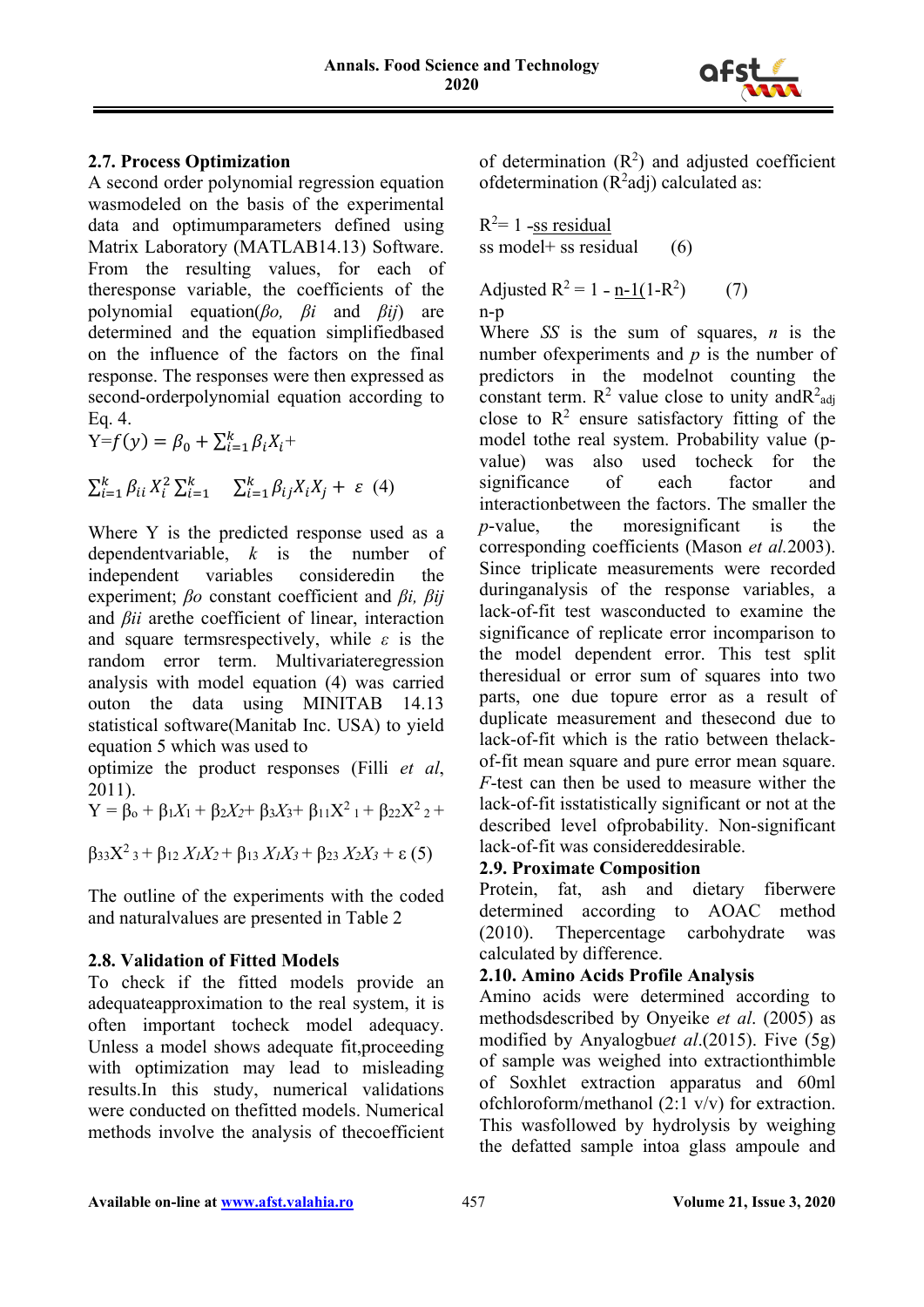

7ml of 6MHCl added. The glassampoule was then sealed with flame from Bunsen burnerbefore incubation at 105±2°C for 22hr to effect hydrolysis(Nwonsu, *et al*., 2008). After incubation, the ampoule wasallowed to cool to ambient temperature (32±2°C) beforeopening at the tip and the content filtered through filter paperto remove humis. The protein hydrolysate was evaporated todryness at 40°C under vacuum in a rotary evaporator (BuchiRotavopour Switzerland) and the residual dissolved with 5mlacetate buffer (pH 2.0), in a specimen bottle and stored in afreezer for analysis. 10ml of the dissolved residual wascollected with a micro-syringe and dispensed into thecartridge of the TSM amino acid analyser. The amino acidswere separated on the ion-exchange column through acombination of change in pH and cation strength. The postcolumn reaction between ninhydrin and amino acids elutedfrom the column formed Riemann's purple, adiketohydrinhylidene-diketohydrindamine (Friedman, 2004).The reaction was therefore monitored at 440nm and 570nmwavelengths. It took about 1hr, 15 minutes to complete thereaction. Net height of each peak produced by the chartrecorder of TSM (each representing an amino) wasmeasured. The half-height of the peak on the chart wasfound and width of the peak on the half height wasaccurately measured and recorded. Approximately area ofeach peak was then obtained by multiplying the height withthe width at half-height. Norleucine was added as internalstandard and a standard amino acid mixture (Beckman No.338088, Beckman Coulter, CA) was measured under thesame condition as sample. Finally, the amount of eachamino acid present in the sample was calculated as  $g/100$ gprotein. The amino acids, leucine, isoleucine, lysine,methionine, phenylalanine, threonine, tryptophan, valine tyrosine and tryptophan were determined.

# **3. RESULTS AND DISCUSSION**

#### *3.1. Model Fitting and Validation*

This study was carried out to produce nutritious extrudedsnack and to optimize the productionprocess variables and product quality using response surfacemethodology and central composite design. Process variablesconsidered were feed composition  $(X_1)$ , feed moisture content $(X_2)$  and barrel temperature  $(X_3)$ , while the responsevariables were proximate composition andamino acids composition. The mean response values ofproximate composition and amino acids profile are presentedin Tables 3 and 4 respectively. The independent and responsevariables were fitted to the secondorder model equation (Eq.4) and its goodness of fit examined using analysis of variance(ANOVA), coefficient of determination (R2 and R2adj), lack-offittest and analysis of residual. The predictive regressionmodels developed for the relationship between the dependent(y) and independent (X) in terms of proximate composition ofextruded snack is presented in Eq. 8 to13 for moisture, fat, fibre, protein, ash and carbohydrate respectively . The coefficients with single factor  $(X_1, X_2, X_3)$ represent the independent effect of a particularvariable, while coefficients with two of the factors  $(X_1X_2, X_1X_3, X_1X_2, X_2X_3)$  and the ones with second-order terms  $(X^2)_1, X^2_2,$  and  $X^2$ <sub>3</sub>) represent interaction between the three factorsand quadratic effects respectively. A positive sign in front ofthe regression term is an indication of synergetic relationship,while negative sign indicates an antagonistic relationship.

**Protein**=**129.48–0.92X1-3.31X2-1.00X3+0.01X1 2 +0.02X2 2 +0.002X3 2-0.01X1X2+0.001X1X3+0.02X2X3…………..(8)**

**Fat=34.38-0.10X<sub>1</sub>-1.38X<sub>2</sub>-0.24X<sub>3</sub>-0.0002X<sub>1</sub><sup>2</sup>+0.02X<sub>2</sub><sup>2</sup>+**  $0.001X_3^2+0.009X_1X_2-0.001X_1X_3-0.0001X_2X_3........(9)$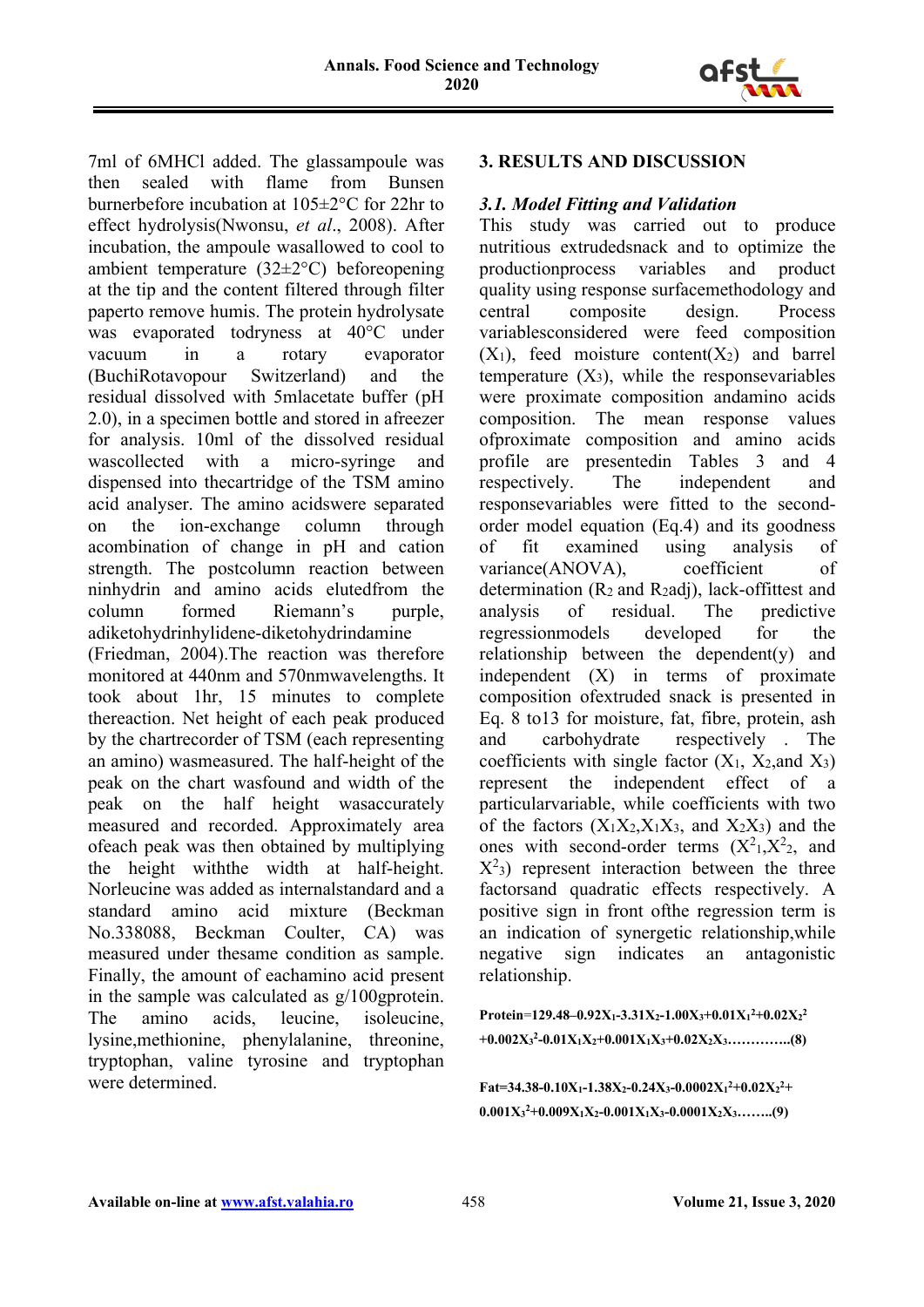

 ${\rm Fibre}$ =4.697-0.03X<sub>1</sub>-0.16X<sub>2</sub>-0.03X<sub>3</sub>+0.0004X<sub>1</sub><sup>2</sup>+0.002X<sub>2</sub><sup>2</sup>+ **0.000X3 2+0.0001X1X2- 0.00X1X3+0.001X2X3…………(10)**

```
Ash=0.291-0.05X1+0.03X2+0.05X3+0.0004X1
2+0.002X2
2-
0.00X3
2+0.001X1X2-0.00X1X3-0.001X2X3…………….(11)
Moisture= -5.08+0.099X1+0.48X2+0.09X3+0.001X1
2-0.01X2
2-
0.0003X3
2+0.002X1X2-0.001X1X3+0.0003X2X3…..(12)
```

```
Carbohydrate=-64.02+0.998X1+4.35X2+1.14X3-0.013X1
2-
0.04X2
2-0.003X3
2-0.01X1X2+0.001X1X3-0.02X2X3…..(13)
```
While the predictive models representing the relationshipbetween the extruder (process) variables and the responsevariables in terms of amino acids profile of the extruded snacks are outlined in the regression models equation 14 to23. The results of ANOVA performed on the models toevaluate the significance of the linear, quadratic andinteractive effects of the independent variables on thedependent variables are presented in Tables 5 and 6respectively for proximate and amino acid profilesrespectively. This analysis was done using the Fisher's F-test.

In this study, the ANOVA indicated significant (p˂0.05)models since probability value is less than 0.05. Thecoefficients of determination (R2 and  $R<sub>2</sub>$ adi) results also showsthat the proximate composition predictive models R2 valuesranged between 55.80 and 89.9% (Table 5) and R2adj varying between 44.5 and  $87.3\%$ . R<sub>2</sub> is the ratio of theexplained variation to the total variation and measures thedegree of fitness of a regression model (Filli *et al*. 2011); it therefore defines the proportion of thevariability in the observed response variables which isaccounted for by regression analysis (Filli *et al*., 2011). The closer the  $R_2$  value is to unity, the better the empirical model fits the actual data ( Zaibunnisa *et al.,* 2009), but the less the value of R2,the less relevant the determinant variables in the model havein explaining variability observed in the response variables.Zaibunnisa *et al.* (2009) suggested that  $R_2$  value should be

atleast 80% to have good fit of a regression model. The resultsof this study therefore showed that the model for all theresponse variables were highly adequate to explain thevariability in response because they have satisfactory level of $R_2$  which is higher than 80% and R2adj that is close to R2. Butthat of moisture content was less than 80% and is likely be asnon-significance of some terms added in the model.As repeated measurements were carried out during the datageneration, lack-of-fit test which indicate the significance ofthe replicate error in comparison with the model dependenterror was carried out. This test split the error sum of squaresinto two portions, one which is due to pure error and otherdue to lack-of-fit. F-test was then used to determine witherthe lack-of-fit test was significant or not. The resultsindicated non-significant  $(p<0.05)$ lack-of-fit in bothproximate and amino acid profiles (Tables 5 and 6). Nonsignificantlackof-fit therefore is desired as a significant testindicates that there may be contributions in the regressionresponse relationship that are accounted for by the fittedmodels. It is appropriate therefore to conclude that the fittedmodels adequately approximates the responses and can beused satisfactorily for the prediction of any value of theresponses within the defined experimental range.

Lysine=6.95-0.04X<sub>1</sub>-0.41X<sub>2</sub>+0.06X<sub>3</sub>+0.0001X<sub>1</sub><sup>2</sup>+

**0.01X2 2 -0.0003X3 2 -0.001X1X2+0.001X1X3- 0.0001X2X3…14**

**Histidine=-0.41+0.03X1-0.20X2+0.07X3-0.0001X1 2 +**

**0.01X2 2 -0.0001X3 2 +0.001X1X2-0.0004X1X3- 0.00X2X3….15**

**Arginine=20.63-0.05X1-0.44X2-0.14X3+0.0001X1 2 +**

**0.01X2 2 +0.001X3 2 +0.002X1X2-0.0002X1X3+**

**0.0001X2X3 …16**

**Aspartic acid=12.61-0.14X1-0.38X2+0.04X3 +0.0001X1 2 +0.01X2 2 +0.00X3 2 +0.004X1X2+0.00X1X3- 0.00X2X3...17**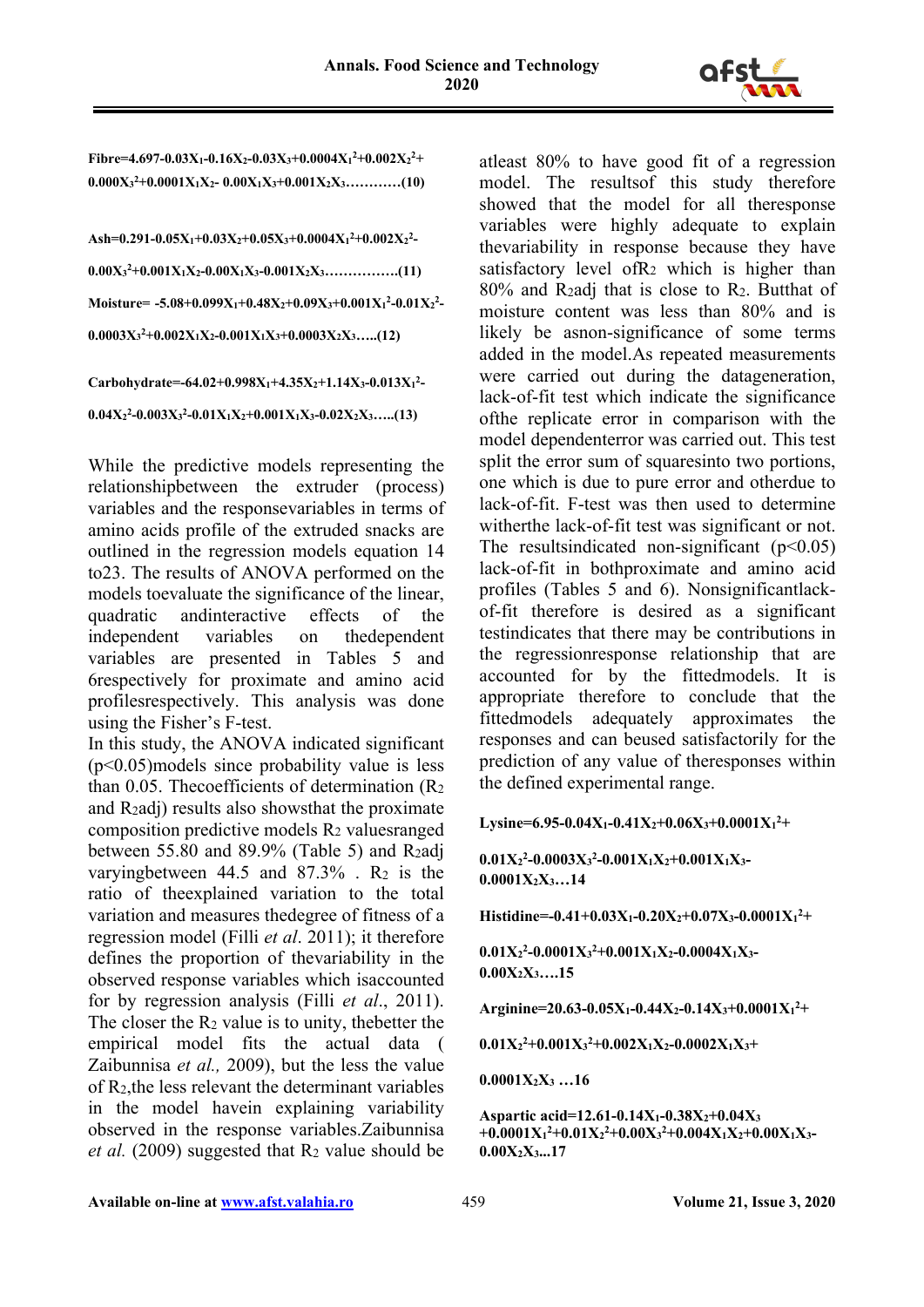

**Serine=13.78-0.07X1-0.29X2-0.11X3-0.00X1 2 +**

**0.003X2 2 +0.0004X3 2 +0.002X1X2+0.0002X1X3+0.001X2 X3…..18**

**Cystine=4.42-0.02X1-0.09X2-**  $0.05X_3+0.00X_1^2+0.002X_2^2+0.0001X_3^2$ **0.0001X1X2+0.0004X1X3+0.001X2X3…19**

**Valine=2.24-0.07X1+0.20X2+0.01X3-0.00X1 2 -0.01X2 2 - 0.00X3 2 +0.001X1X2+0.0004X1X3+0.001X2X3……..20**

**Methionine=1.96-0.03X1-**  $0.07X_2+0.01X_3+0.00X_1^2+0.001X_2^2-0.00X_3^2-$ **0.00X1X2+0.0002X1X3+0.0003X2X3…21**

**Iso-leucine=15.40+0.02X1-0.31X2-0.15X3-**  $0.00X_1^2+0.003X_2^2+0.00X_3^2$ **0.00X1X2+0.0002X1X3+0.0003X2X3…22**

Leucine=10.65-0.18X<sub>1</sub>-0.36X<sub>2</sub>+0.07X<sub>3</sub>-0.0004X<sub>1</sub><sup>2</sup>-**0.0002X2 2 - 0.001X3 2 +0.003X1X2+0.001X1X3+0.002X2X3…23**

#### *3.3. Effects of Processing Variables on Proximate Composition*

The results of mean observed values for proximatecomposition (moisture, protein, fat, fibre, ash and carbohydrate) for the extruded snacks is presented inTable 3. The moisture content ranged between 6.86 % and11.26%. The highest moisturecontent was recorded in sample corresponding to barreltemperature 120°C, moisture 25% and feed composition 60.59%and the least value in sample extruded at 100°C barreltemperature, 20% moisture and 15% feed composition content, themoisture content increase with increasing moisture content.It is also clear from these results that moisture content ofextruded sample depend mainly on the extrusion temperatureand on the amount of moisture of raw material and not onthe feed composition. These results suggested that theproduct had low moisture enough to have an extended shelflife. It has also been observed by several authors that in a dryfood systems with moisture content between 6% and 10%,there is a prolong shelf stability, and above this range, thestability of the system could be impeded by both chemicaland microbiological agents (Asare *et al*., 2012). Protein content of foods are

determined asnitrogen multiply by a factor (Nx6.25), and apparent proteincontent is not affected by extrusion temperature as nitrogen isnot affected by heat (Filli et al., 2011).The fat content ranged between 0.29 and 5.99%, with thehighest value observed in sample extruded at 140°C barreltemperature, 20% moisture and 50% feed composition. The increase infat content may be attributed to the possible raisingconcentration of some non-fat compounds formed by Millardreaction and/or caramelization which are insoluble organicsolvent (El-Samahy et al., 2007). The fibre contents varied between 0.101 to 0.624%, with theleast value recorded in sample extruded at 120°C barreltemperature, 25% moisture and 32% feed composition and thehighest value observed in sample corresponding to 120°Cbarrel temperature, 25% moisture and 3.41% feed composition. During extrusion cooking process, positiveeffects of the process parameters on the total and solublefiber has been observed (Rashid, et al., 2015). Insolubledietary fiber decreased apparently as the process parameterschanges. These changes may probably be due to disruptionsof covalent and non-covalent bonds in the carbohydrate andprotein moieties leading to smaller and more solublemolecular fragments. The ash content which is the indicationof mineral content of the extruded snack varied between 2.05 and 3.27%, with the highest value observed insample corresponding to 140°C barrel temperature, 20%moisture and 15% feed composition and the leastvalue seen in sample extruded at 120°C barrel temperature,16.59% moisture and 32% feed composition. These results is contrary to anearlier observation by El-Samahy *et al*., (2007), whoobserved significant increase in ash content when cactus pearconcentration was increased in a ricecactus pear extrudedsamples. With respect to the carbohydrate valuesof the extruded snacks, the highest value was71.596% and the least value was 57.298%. Regression coefficients (β - this is the mean change in theresponse variables for a unit change in the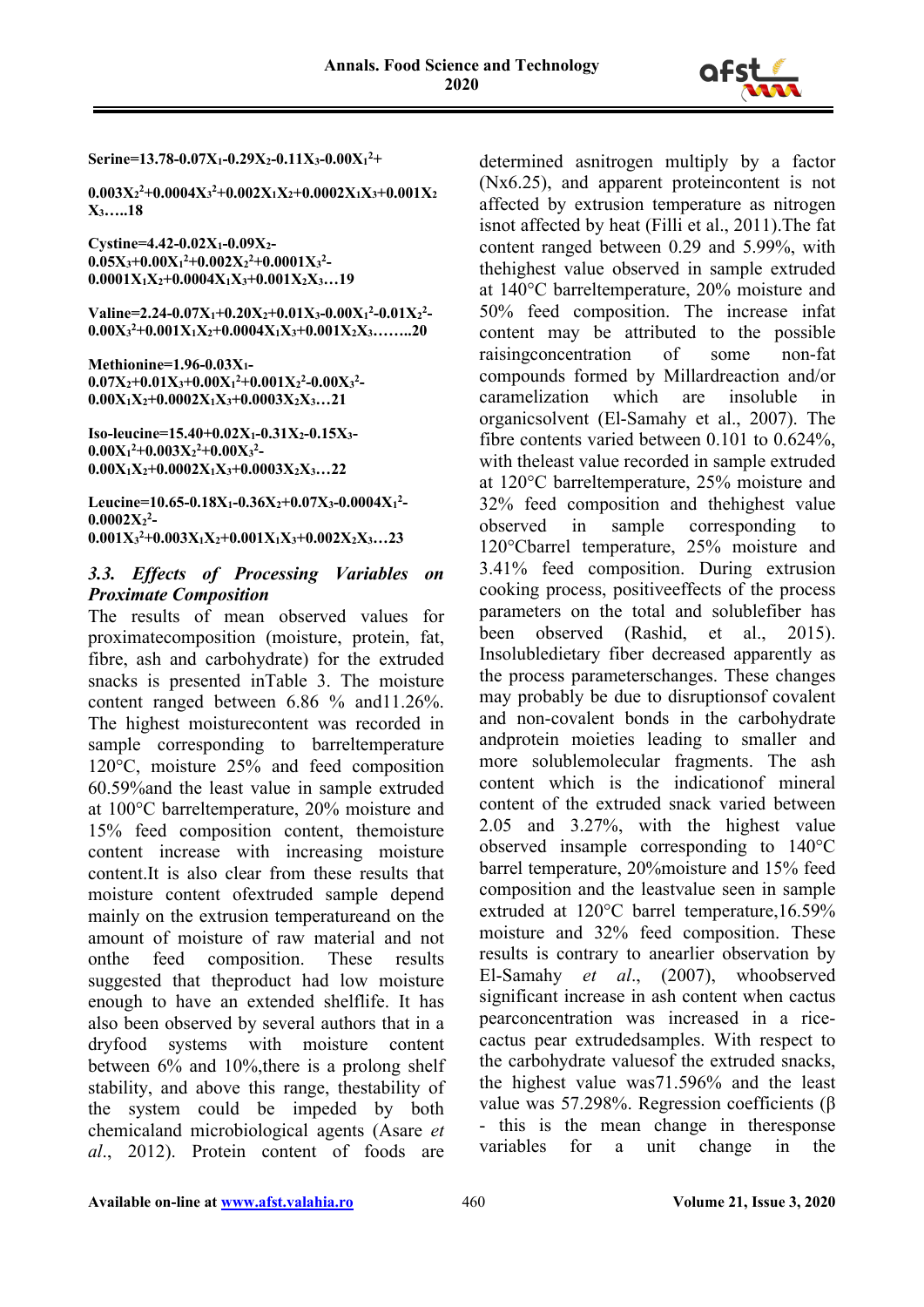

independentvariables while holding the other predictors in the modelconstant) of the effects of the barrel temperature, feedmoisture content and feed blend composition on theproximate composition indicated negative linear andinteractive effects of these variables on the moisture content(Table 5) and the ANOVA indicates that both linear andquadratic effects were significant (p˂0.05). This impliesthat increasing the feed composition may linearly increase themoisture content of the resulting extruded snack.The protein content coefficient of regression also showsthat there were significant  $(p<0.05)$  linear, quadratic andinteractive effects of the process variables on the proteinresults (Table 5). The negative linear effect suggests thatincreasing feed composition, barrel temperature andfeed moisture content resulted in decreased protein contentin the extruded snack, while the significance of the linear, quadratic and interactive terms indicated that these changesmay not be attributed to a single factor alone. Though, ithas been established that increasing protein basedcomponent of feed material directly increase productprotein content (Singh et al., 1991), butbecause of the effects of high temperature and low moisturecontent during extrusion, the protein content were reduceddue to denaturation. Though the protein content weresignificantly affected, at a steady state, the protein contentproduced in this study is above the minimum protein levelof 15.7% recommended by FAO/WHO/UNN (1985) forsupplementation feeding. The fat content were significantly( $p \le 0.05$ ) affected by the linear, quadratic and interactiveterms, with the quadratic and linear in an antagonisticmanner (Table 5), while the ash content were negativelyaffected by the process variables. These results is contraryto an earlier findings by Obatolu (2002) and Filli et al.,(2011) who observed positive relationship between ashcontent and feed moisture content.

# *3.4. Effects of Processing Variables on Amino Acid Profile*

The mean amino acid composition as affected by theprocessing parameters is presented in Table 4. The lysine value observed ranged between 3.13 and 4.89 g/100g protein for design points 14 and 11 representing 32% feed composition, 33.41% feed moisture content, 120<sup>0</sup>C exit barrel temperature and 32% feed composition, 25% feed moisture content, 86.36<sup>0</sup> C exit barrel temperature respectively. The observed values for lysine is slightly lower than the values  $(5.92 - 6.56g/100g)$  protein) reported by Filli *et al*.(2011). The amino acid profile shows that lysine content of the extruded products increased as a result of the inclusion of the African yam bean flour. The iso-leucine value observed ranged between 2.35 and 3.52g/100g protein for design points 10 and 2 representing 60.59% feed composition, 25% feed moisture content, 120<sup>0</sup>C exit barrel temperature and 50%feed composition, 20% feed moisture content,  $100^0C$ exit barrel temperature respectively. The observed values for iso-leucine is higher than the value (0.25g/100g protein) reported by Samaila and Nwabueze (2013). For threonine, the observed values ranged between 2.90 - 4.09g/100g protein for design points 12 and 3 representing 32% feed composition, 25%feed moisture content,  $153.64^{\circ}$ C exit barrel temperature and 15%feed composition,20%feed moisture content,  $140^0$ Cexit barrel temperature respectively. The observed values of phenylalanine ranged between 3.52-5.19g/100g protein for design points 10 and 1 representing 60.59%feed composition, 25%feed moisture content,  $120^0$ C exit barrel temperature and 15%feed composition, 20%feed moisture content,100exit barrel temperature respectively. For tyrosine, the observed values ranged between  $2.32 - 3.48g/100g$  protein for design points 6 and 3 representing 50%feed composition, 30%feed moisture content,100<sup>0</sup>Cexit barrel temperature and 15%feed composition,20%feed moisture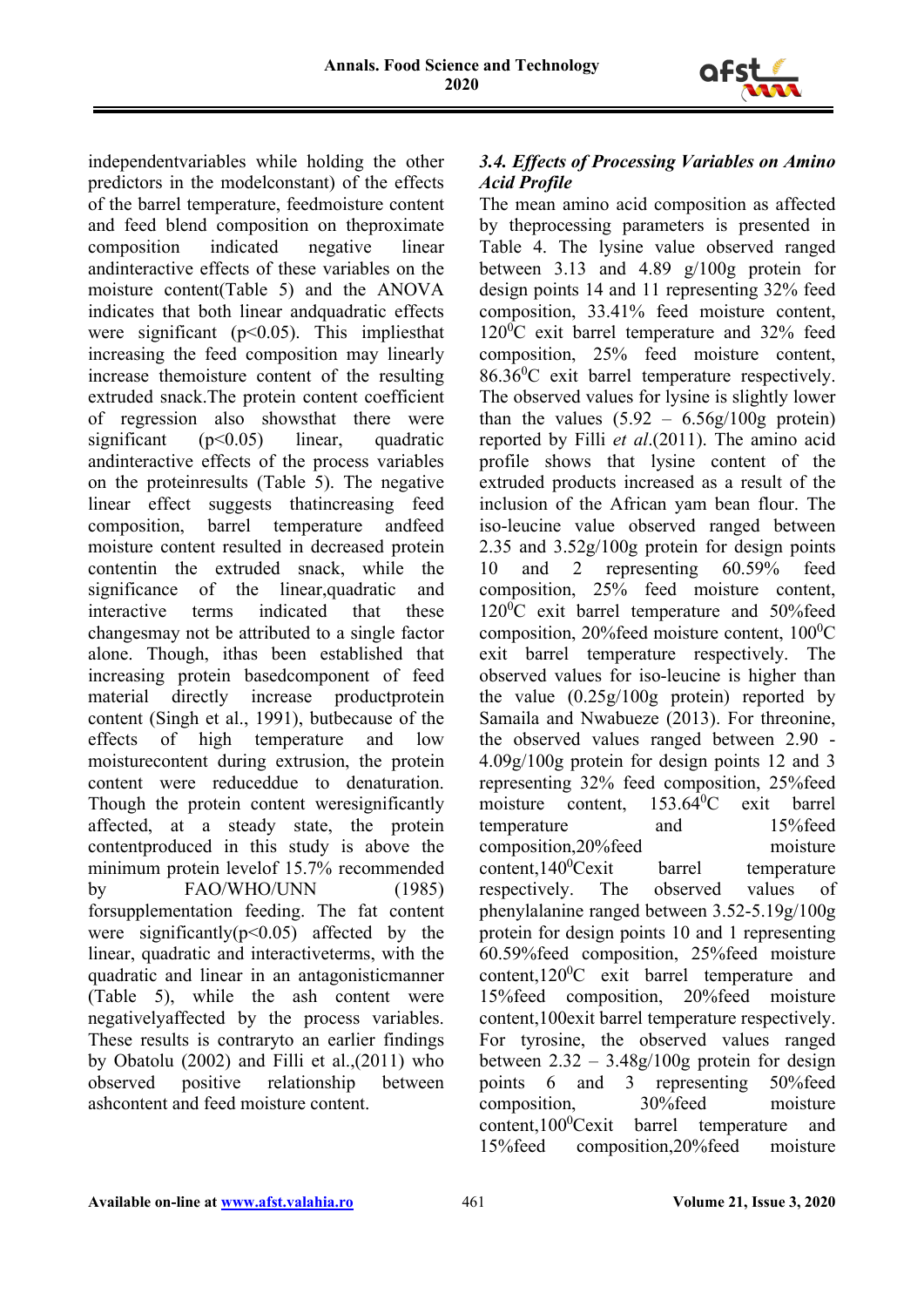

content, $140^0$ Cexit barrel temperature respectively. The observed values for leucine ranged between  $6.40 - 8.48g/100g$  protein for design points 4 and 9 representing 50% feed composition, 20% feed moisture content, 140<sup>0</sup>Cexit barrel temperature and 3.41%feed composition, 25%feed moisture content, $120^0$ Cexit barrel temperature respectively. For aspartic acid, the observed values ranged between 7.80 – 9.25g/100g protein for design points 2 and 4 representing

50%feed composition, 20%feed moisture content,  $100^0$ C exit barrel temperature and 50% feed composition, 20% feed moisture content, $140^0$ Cexit barrel temperature respectively. The observed values for arginine ranged between  $5.02 - 6.38g/100g$  protein 10 and 1 representing 60.59%feed composition,  $25\%$ feed moisture content,120<sup>0</sup>C exit barrel temperature and 15%feed composition, 20%feed moisture content,100exit barrel temperature respectively.

|  |  |  |  | Table 3: Proximate composition of the extruded snacks samples (%) |  |
|--|--|--|--|-------------------------------------------------------------------|--|
|--|--|--|--|-------------------------------------------------------------------|--|

|                |        |       | Independent variables |          | Proximate composition $(\%)$ |      |       |      |            |                        |  |  |  |
|----------------|--------|-------|-----------------------|----------|------------------------------|------|-------|------|------------|------------------------|--|--|--|
| Runs           | $X_1$  | $X_2$ | $X_3$                 | Moisture | Protein                      | Fat  | Fibre | Ash  | <b>CHO</b> | Calorie<br>(kcal/100g) |  |  |  |
|                | 15     | 20    | 100.000               | 6.86     | 20.65                        | 2.78 | 0.36  | 3.23 | 66.12      | 372.1                  |  |  |  |
| 2              | 50     | 20    | 100.000               | 9.36     | 18.19                        | 3.64 | 0.43  | 2.62 | 65.76      | 368.56                 |  |  |  |
| 3              | 15     | 20    | 140.000               | 7.82     | 19.35                        | 3.09 | 0.30  | 3.27 | 66.17      | 369.89                 |  |  |  |
| $\overline{4}$ | 50     | 20    | 140.000               | 10.02    | 13.85                        | 5.99 | 0.37  | 3.02 | 66.75      | 376.31                 |  |  |  |
| 5              | 15     | 30    | 100.000               | 8.53     | 16.32                        | 4.56 | 0.20  | 3.43 | 66.96      | 374.16                 |  |  |  |
| 6              | 50     | 30    | 100.000               | 8.13     | 14.57                        | 3.45 | 0.19  | 2.87 | 70.79      | 372.49                 |  |  |  |
|                | 15     | 30    | 140.000               | 8.60     | 22.16                        | 4.66 | 0.30  | 3.08 | 62.21      | 379.42                 |  |  |  |
| 8              | 50     | 30    | 140.000               | 9.99     | 19.99                        | 6.97 | 0.38  | 2.68 | 60.00      | 382.69                 |  |  |  |
| 9              | 3.4069 | 25    | 120.000               | 8.69     | 30.04                        | 0.29 | 0.62  | 3.06 | 57.30      | 351.97                 |  |  |  |
| 10             | 60.591 | 25    | 120.000               | 11.26    | 16.29                        | 3.99 | 0.14  | 2.74 | 65.58      | 363.39                 |  |  |  |
| 11             | 32     | 25    | 86.364                | 8.81     | 14.50                        | 4.66 | 0.24  | 2.61 | 69.18      | 376.66                 |  |  |  |
| 12             | 32     | 25    | 153.636               | 8.43     | 15.54                        | 3.06 | 0.13  | 2.71 | 70.13      | 370.22                 |  |  |  |
| 13             | 32     | 16.59 | 120.000               | 9.82     | 13.86                        | 3.98 | 0.15  | 2.05 | 70.14      | 371.82                 |  |  |  |
| 14             | 32     | 33.40 | 120.000               | 8.39     | 17.50                        | 3.03 | 0.13  | 2.92 | 68.02      | 369.35                 |  |  |  |
| 15             | 32     | 25    | 120.000               | 8.95     | 13.47                        | 3.09 | 0.10  | 2.79 | 71.60      | 368.09                 |  |  |  |
| Mean           | NA     | NA    | <b>NA</b>             | 8.91     | 17.75                        | 3.82 | 0.27  | 2.87 | 66.45      | 371.1413               |  |  |  |

 $X_1$  = Feed composition (%),  $X_2$  = Feed moisture content(%),  $X_3$  = Barrel temperature (°C), CHO = Carbohydrate, NA = Not applicable. Values are means of triplicate determinations. Experimental runs were randomized.

#### **Table 4 :Amino acid profile for the extruded products (g/100g protein)**

|      | Amino acids composition $(g/100)$ protein) |            |            |      |            |            |            |      |      |      |            |      |            |      |            |      |            |
|------|--------------------------------------------|------------|------------|------|------------|------------|------------|------|------|------|------------|------|------------|------|------------|------|------------|
| Runs | LYS                                        | <b>HIS</b> | <b>ARG</b> | ASP  | <b>THL</b> | <b>SRN</b> | <b>GTA</b> | PRL  | GLC  | ALN  | <b>CYS</b> | VAL  | <b>MTN</b> | ISL  | <b>LCN</b> | TRS  | <b>PHA</b> |
|      | 4.15                                       | 2.32       | 6.38       | 8.87 | 3.38       | 3.20       | 12.29      | 3.25 | 4.12 | 3.81 | 1.11       | 4.02 | 1.21       | 3.20 | 7.54       | 3.31 | 5.19       |
| 2    | 3.82                                       | 2.19       | 5.19       | 7.80 | 3.10       | 2.79       | 10.38      | 3.02 | 4.02 | 3.56 | 0.90       | 3.32 | 0.80       | 3.52 | 5.93       | 2.48 | 3.78       |
| 3    | 5.03                                       | 2.22       | 5.70       | 9.03 | 4.09       | 3.03       | 13.64      | 3.36 | 3.92 | 4.10 | 1.18       | 3.89 | 1.31       | 3.00 | 6.90       | 3.48 | 4.93       |
| 4    | 3.79                                       | 2.51       | 5.28       | 9.25 | 3.61       | 3.29       | 12.54      | 3.13 | 4.51 | 3.60 | 0.83       | 3.62 | 0.78       | 2.71 | 6.40       | 2.98 | 5.02       |
| 5    | 3.66                                       | 3.02       | 6.21       | 8.90 | 4.01       | 2.94       | 10.73      | 2.90 | 3.66 | 3.60 | 0.97       | 3.53 | 0.99       | 2.48 | 6.95       | 3.31 | 5.37       |
| 6    | 3.60                                       | 2.51       | 5.02       | 8.30 | 3.41       | 2.82       | 11.30      | 3.02 | 3.51 | 4.31 | 0.83       | 3.35 | 0.86       | 3.10 | 6.72       | 2.32 | 3.96       |
| 7    | 4.10                                       | 2.73       | 5.79       | 7.80 | 3.29       | 3.00       | 10.87      | 2.78 | 4.02 | 3.73 | 1.04       | 3.65 | 1.15       | 2.94 | 7.34       | 2.98 |            |
| 8    | 3.90                                       | 2.32       | 4.94       | 8.55 | 3.98       | 3.61       | 13.22      | 3.25 | 3.89 | 4.02 | 0.97       | 4.02 | 0.99       | 3.03 | 8.01       | 3.31 | 3.61       |
| 9    | 4.21                                       | 2.19       | 5.79       | 7.90 | 3.18       | 3.00       | 11.23      | 3.25 | 4.20 | 3.94 | 0.97       | 4.20 | 1.20       | 2.90 | 8.48       | 2.81 | 4.58       |
| 10   | 3.38                                       | 2.51       | 5.02       | 7.86 | 3.21       | 2.61       | 11.01      | 2.90 | 3.61 | 4.01 | 0.83       | 3.50 | 0.80       | 2.35 | 5.90       | 3.14 | 3.52       |
| 11   | 4.89                                       | 2.60       | 6.04       | 8.46 | 3.32       | 3.06       | 12.01      | 2.32 | 3.61 | 4.31 | 0.83       | 3.50 | 0.91       | 2.90 | 8.10       | 3.31 | 3.96       |
| 12   | 3.82                                       | 3.02       | 5.62       | 9.03 | 2.90       | 3.29       | 10.09      | 3.02 | 4.02 | 3.52 | 1.18       | 3.83 | 1.15       | 3.03 | 7.01       | 3.14 | 3.87       |
| 13   | 3.52                                       | 2.19       | 6.30       | 7.83 | 3.41       | 3.20       | 11.09      | 2.90 | 3.51 | 4.10 | 1.04       | 4.02 | 0.78       | 3.29 | 6.66       | 2.81 | 4.31       |
| 14   | 3.13                                       | 2.32       | 5.62       | 8.02 | 3.21       | 3.50       | 10.59      | 3.25 | 4.02 | 3.60 | 0.97       | 3.77 | 0.94       | 3.07 | 7.13       | 2.65 | 3.78       |
| 15   | 3.82                                       | 2.41       | 5.19       | 8.11 | 3.29       | 2.91       | 10.52      | 2.55 | 3.76 | 3.94 | 0.90       | 4.02 | 0.99       | 2.81 | 7.40       | 3.14 | 3.79       |
| Mean | 3.92                                       | 2.47       | 5.60       | 8.38 | 3.43       | 3.08       | 11.43      | 2.99 | 3.89 | 3.88 | 0.97       | 3.75 | 0.99       | 2.96 | 7.10       | 3.01 | 3.98       |

LYS = Lysine, HIS =Histidine, ARG=Arginine, ASP=Aspartic acid, THL=Threonine, SRN=Serine, GTA=Glutamic acid, PRL=Proline,

GLC=Glycine, ISL= Isoleucine, LEU =Leucine, VAL = Valine, MTN = Methionine, CYS = Cysteine, TRS = Tryosine, PHA = Phenylalanine.

FC = Feed composition (%).Values are means of triplicate determinations. Experimental runs were randomized.

 $X1 =$  Feed composition,  $X2 =$  Feed moisture content,  $X3 =$  Barrel temperature, BRT = Barrel temperature (°C), FMC = Feed moisture content (%),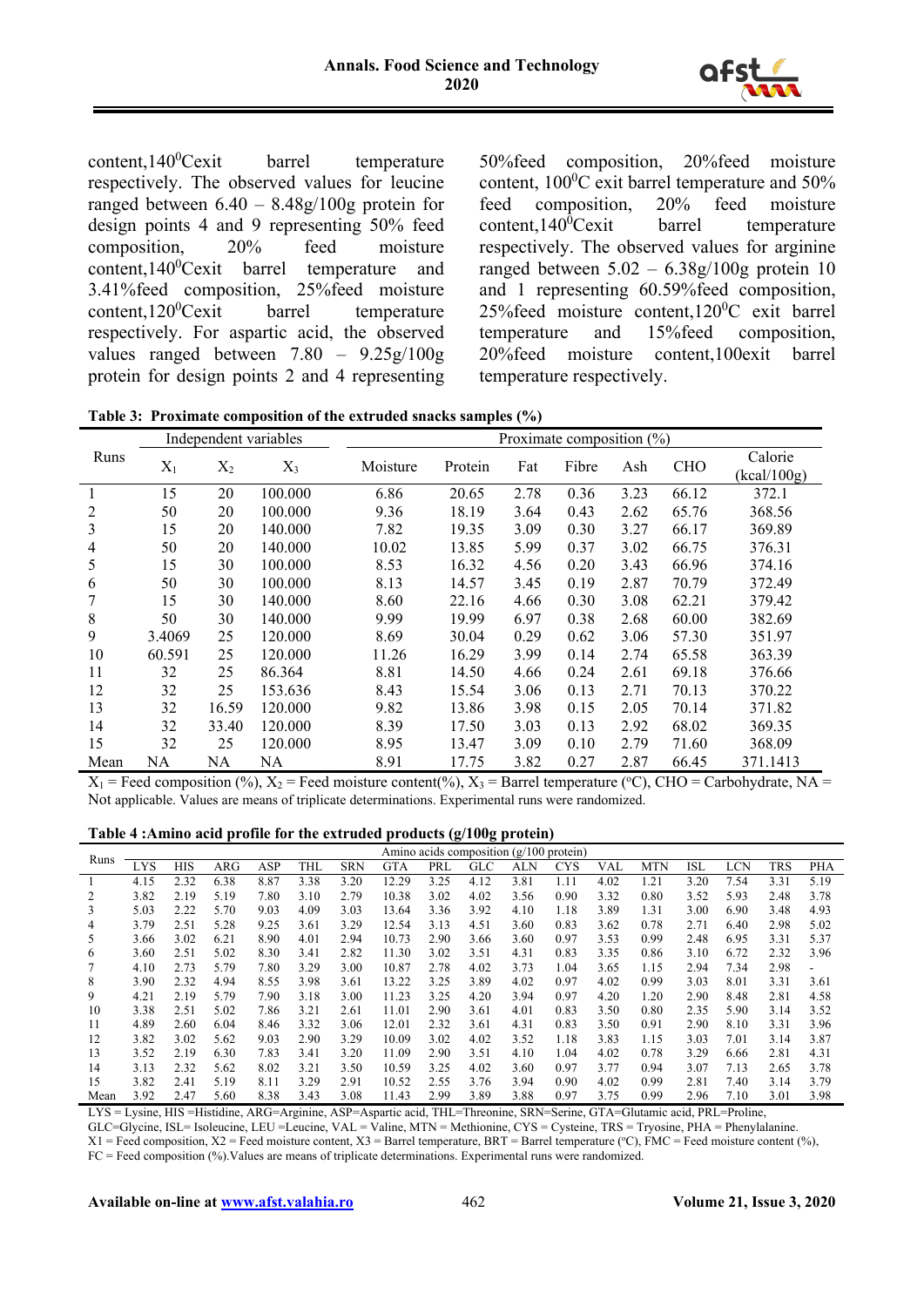

| Term                 | Moisture<br>Content<br>$(\%)$ | Fat content<br>$(\%)$ | Crude<br>Protein<br>$(\%)$ | Fibre<br>$(\%)$ | Ash<br>content<br>$(\%)$ | Carbohy-<br>drate<br>$(\%)$ | Energy<br>(Kcal/100g) |
|----------------------|-------------------------------|-----------------------|----------------------------|-----------------|--------------------------|-----------------------------|-----------------------|
| Constant             | $-3.55864$                    | 13.245                | 172.92<br>$\mathbf{0}$     | $-0.3575$       | 2.5712                   | $-87.900$                   | 319.52                |
| Linear               |                               |                       |                            |                 |                          |                             |                       |
| $X_1$                | $0.01139*$                    | $-0.3329$             | $-0.702$                   | $-0.0105*$      | 0.0210                   | 1.038                       | $-0.676$              |
| $X_2$                | 0.24022                       | 0.2850                | $-7.826$                   | $-0.0648*$      | $-0.2346$                | 7.9296                      | 3.384                 |
| $X_3$                | $0.12921*$                    | $-0.1861$             | $-0.762$                   | 0.0316          | $0.0494*$                | 0.7236                      | 0.419                 |
| Quadratic            |                               |                       |                            |                 |                          |                             |                       |
| $X_1^2$              | $0.00084*$                    | 0.0019                | 0.002                      | $-0.00014$      | 0.0000                   | $-0.0031$                   | $-0.011*$             |
| $X_2^2$              | $0.00657*$                    | $-0.0033$             | $0.137*$                   | $0.00122*$      | 0.00393                  | $-0.1522$                   | $-0.125$              |
| $X_3^2$              | $-0.00013$                    | $0.0010*$             | 0.002                      | $-0.0002$       | $-0.00012$               | $-0.0025$                   | $-0.005*$             |
| <i>Interaction</i>   |                               |                       |                            |                 |                          |                             |                       |
| $X_{12}$             | 0.00202                       | $0.0089*$             | $-0.004$                   | $0.0011*$       | $0.00069*$               | $-0.0077*$                  | 0.016                 |
| $X_{13}$             | $-0.00414$                    | $-0.0019$             | $0.005*$                   | $-0.0001$       | $-0.00016$               | $0.0013*$                   | 0.019                 |
| $X_{23}$             | 0.00004                       | $-0.0000$             | $0.006*$                   | 0.0001          | $-0.00034$               | $-0.0058*$                  | $0.008*$              |
| $R^2$                | 96.3                          | 98.9                  | 99.9                       | 48.1            | 97.5                     | 98.8                        | 89.5                  |
| $R^2_{\text{adj}}$ . | 95.4                          | 98.6                  | 99.9                       | 34.8            | 96.9                     | 98.5                        | 86.8                  |
| Lack-of-fit          | 0.83                          | 0.43                  | 1.850                      | 0.03            | 0.17                     | 1.31                        | 2.65                  |
| Model                | *                             | $\ast$                | $\ast$                     | *               | $\ast$                   | *                           | $\ast$                |

**Table 5 : Regression equation coefficients for the proximate composition of the extruded snacks**

 ${}^{\circ}Y = \beta_0 + \beta_1X_1 + \beta_2X_2 + \beta_3X_3 + \beta_{11}X^2 + \beta_{22}X^2 + \beta_{33}X^2 + \beta_{12}X_1X_2 + \beta_{13}X_1X_3 + \beta_{23}X_2X_3$ ; X<sub>1</sub> = Feed Composition,  $X_2$  = Feed Moisture Content,  $X_3$  = Barrel Temperature,  $*$  = significant at 5% and 1% level of probability respectively,

#### *3.5. Numerical Process Optimization*

MINITAB's Response Optimizer was adopted forsimultaneous numerical optimization of the multipleresponses, to search for a combination of independentvariables levels that simultaneously satisfy the targetrequirement placed on each response and factors. Anuar *et al.*, (2013) and Gupta *et al* (2014) suggested that numericaloptimization require that goals (None, Maximum, Minimum,Target or Range) should be set for the independent variablesand response where all goals are combined into one desirablefunction. In this study, sets of conditions that will meet all thegoals, the independent variables (i) feed composition (15- 50g/100), (ii) feed moisture content 20- 30g/100) and (iii) barrel temperature (100- 140°C) were all set withinrange, while protein, fibre and amino acid (lysine) were set at 3 and 5 respectively.Gupta *et al*. (2014) reported that

the 'importance' score of agoal is within 1 to 5 and setting goal importance at 3indicates that the variable is considered to be equallyimportant, but Anuar *et al*. (2013) reported that when it is setat 5, the response target objective is to meet the objective ofgetting response at maximum level as applied in this study. The optimum independent variables were foundto be 120°C barrel temperature, 42.38g/100g feed composition and 22.8g/100g feed moisture composition whichproduce  $26.65g/100g$  protein, 68.99 carbohydrate and lysine of 4.11mg/g protein. These results indicated that optimumvalues can be obtained in the extrusion of African yam bean and sorghum fortified with Moringa leaf powder that can satisfy both nutritional and functional requirementsof extruded snacks consumers.